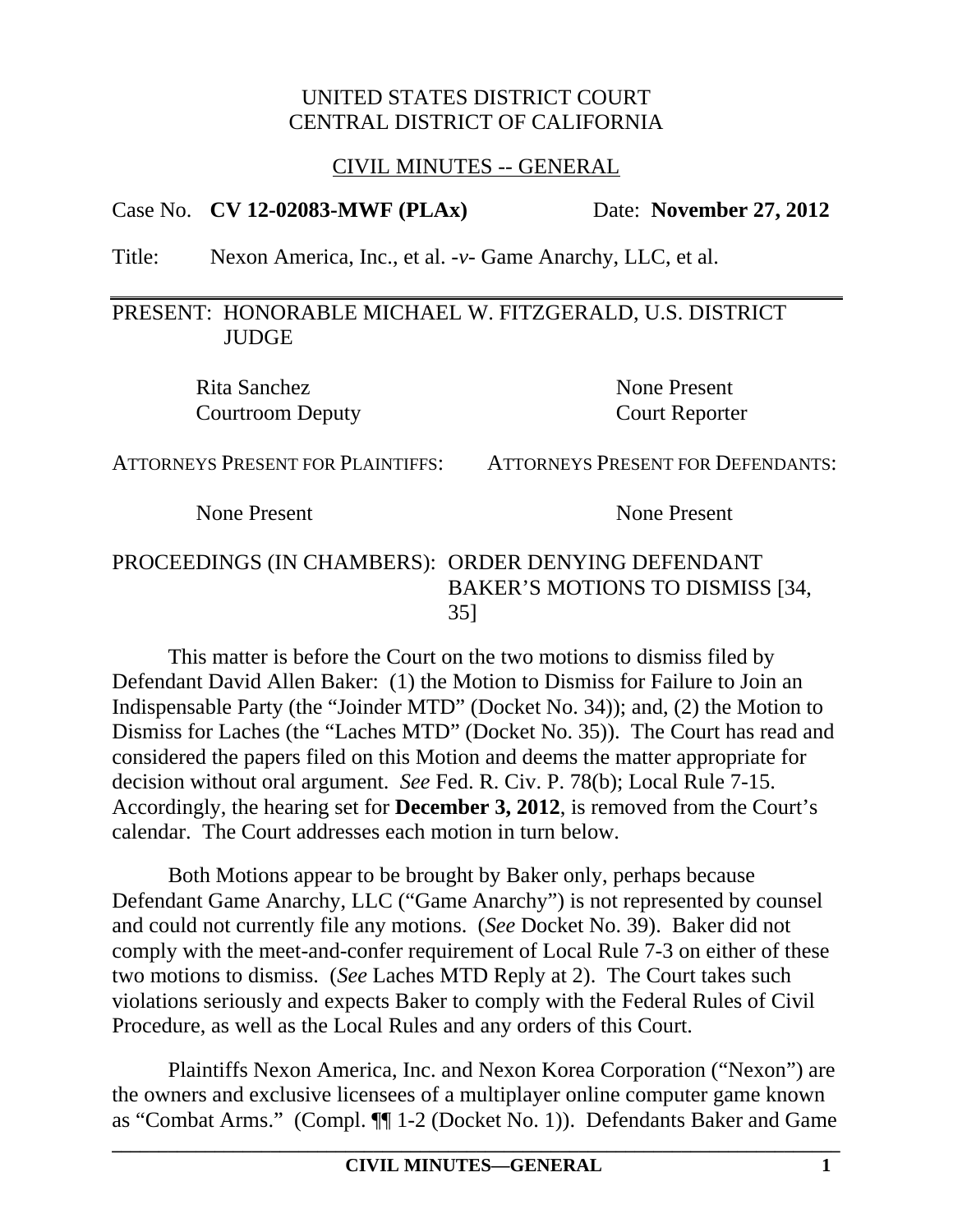# CIVIL MINUTES -- GENERAL

# Case No. **CV 12-02083-MWF (PLAx)** Date: **November 27, 2012**

Title: Nexon America, Inc., et al. -*v*- Game Anarchy, LLC, et al.

Anarchy are developers and distributors of a software product and service that enables Combat Arms players to cheat and gain an unfair advantage against other players. (Compl. ¶ 3). Nexon has alleged several claims for relief, including but not limited to direct and indirect copyright infringement and unlawful circumvention and trafficking in circumvention devices. (Compl. ¶ 4).

# **BAKER'S JOINDER MTD (Docket No. 34)**

The Joinder MTD addresses Nexon's claims for unlawful circumvention and trafficking in circumvention devices in violation of 17 U.S.C. § 1201 (fifth and sixth claims for relief). According to the Complaint, Combat Arms incorporates a third-party software program known as "HackShield" to control access to Combat Arms, to prevent players from hacking and cheating while playing Combat Arms, and to protect Nexon's exclusive intellectual property rights in Combat Arms. (*See, e.g.*, Compl. ¶¶ 24, 82-83). Baker and Game Anarchy allegedly develop and distribute "technologies, products, services, devices, components, or parts thereof that primarily are designed or produced for the purpose of circumventing technological measures" such as HackShield. (Compl. ¶ 83).

Baker's Joinder MTD argues that the Complaint should be dismissed because the licensor of HackShield ("Ahnlab") is the real party in interest under Federal Rule of Civil Procedure 17 and/or pursuant to Rule 12(b)(7) because Nexon has failed to join Ahnlab as an indispensable party. Both arguments fail.

*First*, Rule 17(a) states that "[a]n action must be prosecuted in the name of the real party in interest." Consequently, the Court interprets Baker's Joinder MTD to argue that Nexon lacks standing to prosecute this action. (*See, e.g.*, Joinder MTD at 7 (Baker "argues that the injured party, if any, is not the plaintiff, but Ahnlab.")).

Significantly, under 17 U.S.C. § 1203(a), "[a]ny person injured by a violation of section 1201 or 1202 may bring a civil action." *Id.*; *see Realnetworks, Inc. v. DVD Copy Control Ass'n*, 641 F. Supp. 2d 913, 932 (N.D. Cal. 2009) (discussing Section 1203 remedies in lawsuit filed by plaintiff motion picture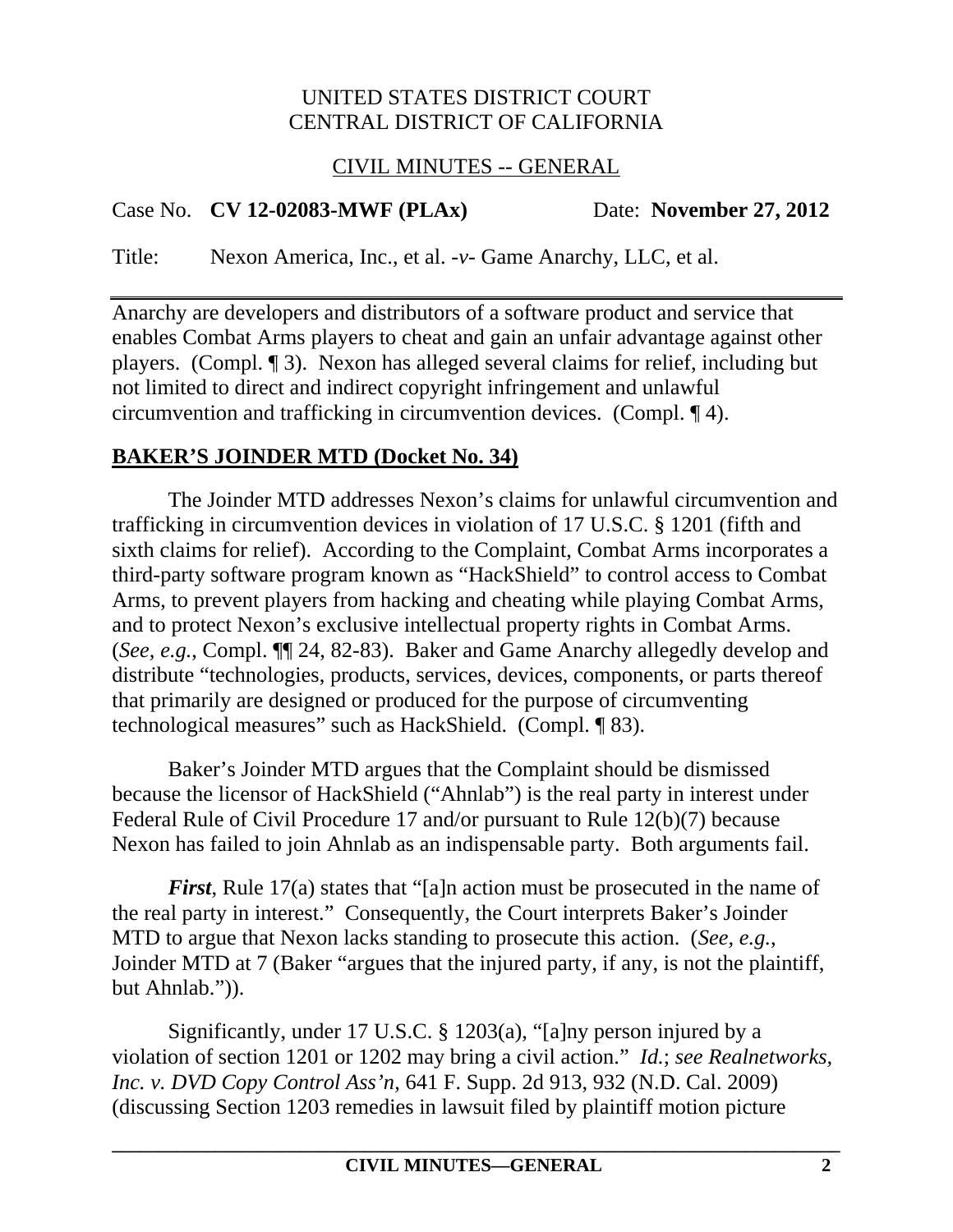## CIVIL MINUTES -- GENERAL

# Case No. **CV 12-02083-MWF (PLAx)** Date: **November 27, 2012**

Title: Nexon America, Inc., et al. -*v*- Game Anarchy, LLC, et al.

studios, the content owners of copyrighted works, for circumvention of licensed third-party encryption technology); *Universal City Studios, Inc. v. Reimerdes*, 111 F. Supp. 2d 294, 341 (S.D.N.Y. 2000) ("[P]laintiffs obviously have suffered and, absent effective relief, will continue to suffer injury by virtue of the ready availability of means of circumventing the CSS access control system on their DVDs.").

Nexon's Complaint alleges injury *to Nexon* – specifically, its Combat Arms game – as a result of Baker and Game Anarchy's circumvention of the HackShield protections in violation of Section 1201. Rule 17 requires no more, and the Joinder MTD is DENIED in this regard.

*Second*, Rule 12(b)(7) allows a defendant to bring a motion to dismiss based on a plaintiff's failure to join an indispensable party under Federal Rule of Civil Procedure 19. The defendant has the burden of persuasion in arguing for dismissal. *Shermoen v. United States*, 982 F.2d 1312, 1317 (9th Cir. 1992); *see also Nexon America, Inc. v. Cornwall*, slip op. at 2-4, CV 12-160-GW(FFMx) (C.D. Cal. Sept. 18, 2012) (concluding that owners and operators of HackShield were not indispensable to action).

Rule 19 provides for a two-step analysis to determine whether a party should or must be joined. *Takeda v. Nw. Nat'l Life Ins. Co.*, 765 F.2d 815, 819 (9th Cir. 1985) (discussing the difference between a "necessary" party and an "indispensable" party). Rule 19(a)(1) delineates what is considered a "required" party and states that a person who will not destroy subject matter jurisdiction must be joined if: "(A) in that person's absence, the court cannot accord complete relief among existing parties"; or, "(B) that person claims an interest relating to the subject of the action and is so situated that disposing of the action in the person's absence may: (i) as a practical matter impair or impede the person's ability to protect the interest; or (ii) leave an existing party subject to a substantial risk of incurring double, multiple, or otherwise inconsistent obligations because of the interest." *Id.*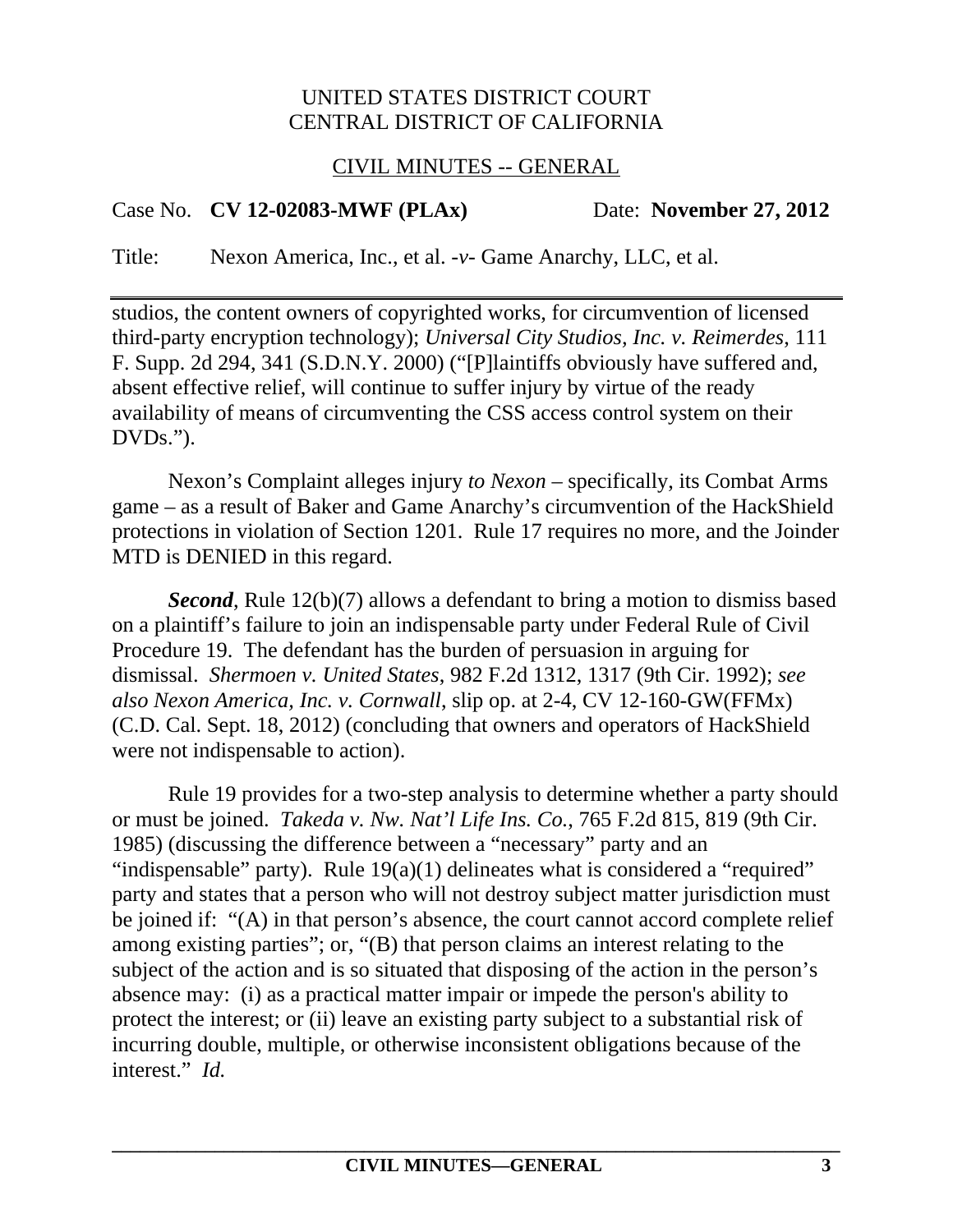## CIVIL MINUTES -- GENERAL

# Case No. **CV 12-02083-MWF (PLAx)** Date: **November 27, 2012**

Title: Nexon America, Inc., et al. -*v*- Game Anarchy, LLC, et al.

If a party is deemed "required" (that is, "necessary"), then the court determines whether the party is "indispensable" under Rule 19(b). *Takeda*, 765 F.2d at 819. "'Necessary' refers to a party who should be joined if feasible. 'Indispensable' refers to a party whose participation is so important to the resolution of the case that, if not joined, the suit must be dismissed. *Disabled Rights Action Comm. v. Las Vegas Events, Inc.*, 375 F.3d 861, 867 n.5 (9th Cir. 2004) (citations and alterations omitted).

Baker has made no showing under Rule  $19(a)(1)(A)$  that the absence of the HackShield owners and operators would prevent "complete relief" among the existing parties. Under Rule 19, Baker must support his argument with facts. *See Hood ex rel. Miss. v. City of Memphis*, 570 F.3d 625, 628 (5th Cir. 2009) (noting that courts can only evaluate a joinder claim after an "appraisal of the facts"). The Joinder MTD has not done so. Importantly, the relevant injury and relief alleged in this action relate to Nexon and Combat Arms and not to any harm suffered by Ahnlab. For the same reason, there is no risk of Baker facing double or multiple obligations.

Furthermore, Rule  $19(a)(1)(B)$  requires that the party assert an "interest" relating to the subject of the action" to be considered necessary. *See United States v. Bowen*, 172 F.3d 682, 689 (9th Cir. 1999) (noting that the "required" party must assert an interest in the claim). Here, the owners and operators of HackShield have not claimed any interest in this lawsuit, and they are therefore not necessary. As appropriate, however, Nexon may seek third-party discovery from the HackShield owners and operators, and Baker's argument in this respect is likewise unavailing.

Therefore, Baker has failed to demonstrate that the owners and operators of HackShield are "necessary" under Rule 19(a), and the Court need not reach the question of whether they would be "indispensable" under Rule 19(b). The Joinder MTD is DENIED in this regard.

Accordingly, the Joinder MTD (Docket No. 34) is **DENIED**.